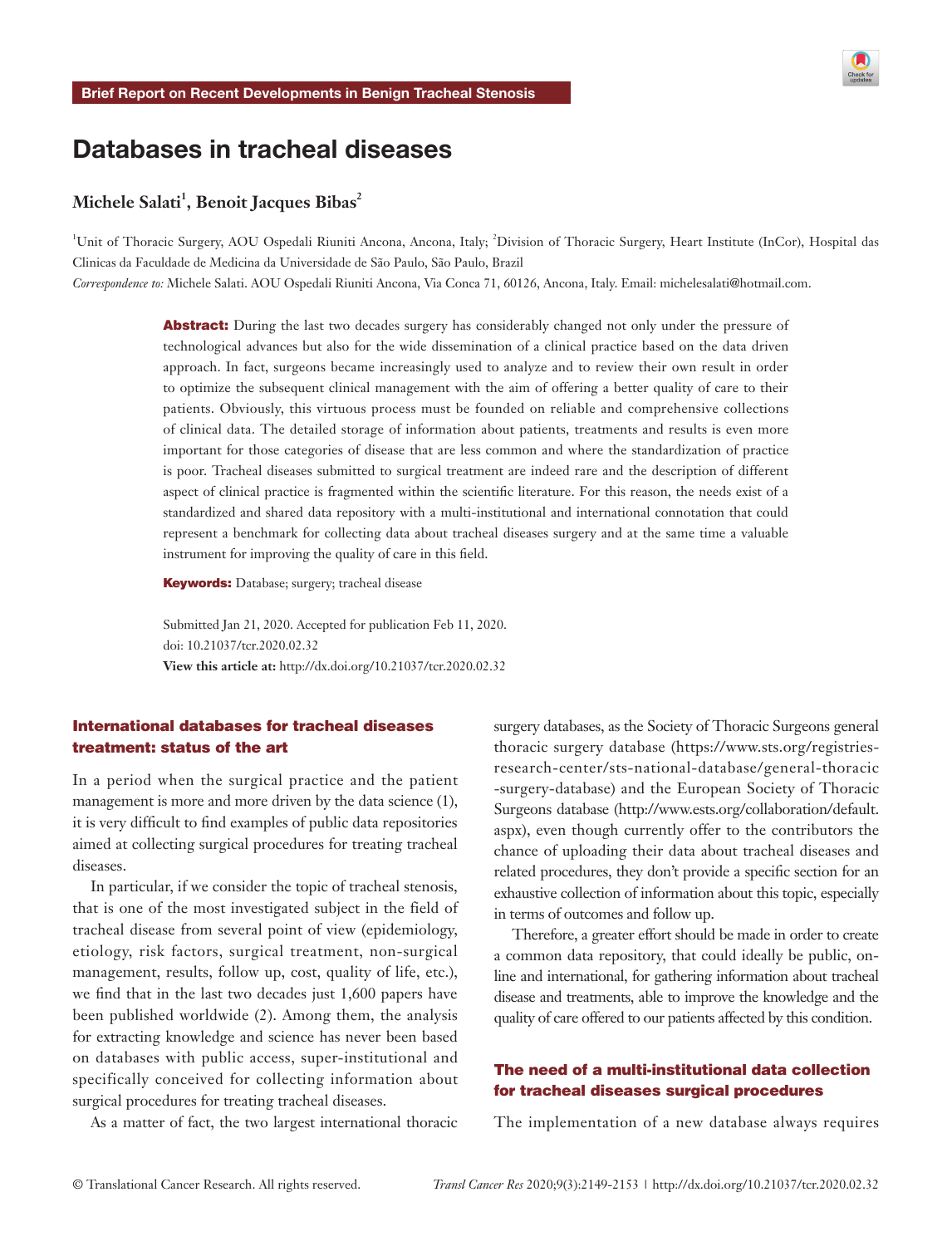#### **2150** Salati and Bibas. Collecting clinical data in tracheal surgery

efforts at different levels: from the theoretical planning to the funding acquisition to cover costs, passing through the definition of data flows, the contributors identification and the achievement of technical solution for the interface development and for the data storage (3). Considering in particular a public registry, the complexity of this process is multiplied by the multi-institutional and potentially international nature of the database.

On the other side of the scale, the realization of a common data repository offers several benefits and advantages in comparison to single institution-maintained databases. This is especially important for a surgical database about tracheal diseases, where the clinical activity of a single hospital is usually characterizes by a low workload which results in a low number of procedures collected per time.

Some specific benefits provided by an international data collection for tracheal diseases surgical procedures could be:

- (I) Standardization of terminology. According to the socio-cognitive theory of terminology, a term is a natural language representation of a unit of understanding, considered relevant to given purposes, applications, or groups of users (4). Unfortunately, due to the fact that the scientific papers published in peer reviewed journals about tracheal surgery are mainly based on monoinstitutional databases, the terminology used to collect tracheal surgical procedures data is often not consistent among different papers. This negatively influence the chance of comparing the activities of two or more units in terms of epidemiological characteristics of the treated patients, surgical procedures performed and achieved outcomes. Moreover, both for qualitative and quantitative data, even though the information for a specific subject are collected using the same terms, the descriptive categories (qualitative data) as well as the unit of measurements (quantitative data) could be different. A shared multi-institutional database will force the contributors to speak exactly the same language. The adoption of a standardized common terminology for describing procedures will ensure the comparison among units, will facilitate the creation of multi-institutional studies and will optimize the knowledge extraction inherent in tracheal surgery field (5).
- (II) Indirect standardization of clinical practice. A surgical database is a powerful instrument able to

capture in a rigorous and systematic way punctual information about a specific medical piece of world. This information will allow to better understand several aspects of that world leading our clinical and surgical actions with a higher level of effectiveness and quality (6,7). Obviously, the process of data influence on surgery, that is more and more described in the theories of data driven practice, needs a constant, prospective and accurate collection of every single descriptor (that we would call "variable" in a database) of every single phase (preoperative evaluation, operative treatment, postoperative course and follow up) that makes up the entire clinical pathway of a patient. As a consequence, the participation of a data collection process requires an effort of clinical practice standardization in order to build a solid and reliable data repository, where data will be stored with high completeness and accuracy levels, ensuring the quality of the following steps of analysis and interpretation of data.

(III) The power of large numbers. Looking at the scientific literature about tracheal surgery is glaringly obvious that the published works describe for the most part the experience of a single center, retrospective and based on small cohort study (8). This reflects the nature of the clinical characteristics of tracheal diseases that are managed through surgical procedure quite infrequently and in centers where the tracheal surgery procedures represent a minority in the general thoracic surgery practice. The consequence of this scenario is that the analysis and the extraction of information and knowledge about tracheal surgery are based on a paucity of data. This problem is exponentially greater if we consider the analysis of those events that are rare in this kind of surgery as the complications or the negative functional results and the mortality following the surgical treatment. For these reasons, the creation of a multi-institutional database with a deep description of the tracheal surgery practice founded on punctual and shared variables will increase the ability of studying several aspects of this subject. In fact, the collection of data from a multitude of contributors, once standardized and verified in terms of quality, allow to overcome the limits inherent in the analyses of events that occur with low frequency.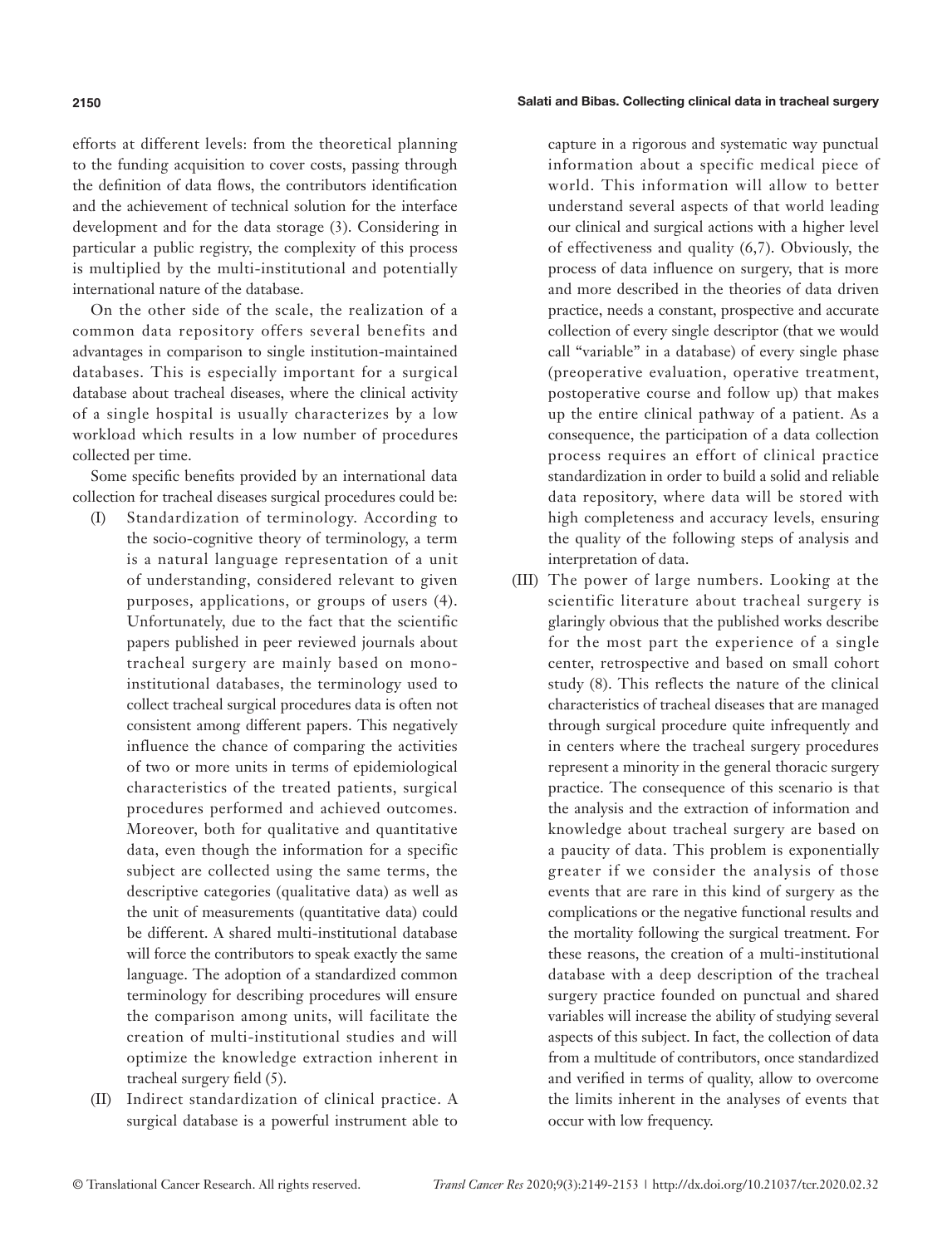#### **Translational Cancer Research, Vol 9, No 3 March 2020 2151**

(IV) Setting benchmarks. Taking into consideration the three previous point and emphasizing the super-institutional connotation of an international tracheal surgery database, we can easily understand that it could play a pivotal role for increasing the quality of care of patients affected by tracheal diseases. In fact, speaking the same language to describe the tracheal surgery in terms of patients' characteristics, operative procedures and consequent results as well as sharing a more standardized clinical practice among different centers, it seems extremely facilitated the different experience comparison among several centers. The analysis of epidemiology, risk factors, surgical indications, surgical techniques, early and late results and patients' follow up can be analyzed as a whole or compared at different levels, selecting specific cohorts of patients. This will result in a clearer definition of activity benchmarks, setting desirable standards of care in the tracheal surgery scenario.

# Characteristics of an international database for tracheal diseases

An electronic database is a virtual repository that collects information about a specific subject of the world. The characteristics of the repository as well as of the stored data can be very different leading to instruments able to describe this subject with a huge spectrum of depth and accuracy.

For instance, we can build a database where the information is clearly collected in a totally structured way or, at the opposite side, as text with undefined format. In both cases, the database will be able to offer information and knowledge about that subject, but all the phases of imputation, cleaning and transformation of data will require not comparable efforts (9).

In order to have a database as effective as possible:

(I) When we build a multi-institutional database the process of definition and selection of the variables should be very rigorous. In particular considering the tracheal disease we do not have many other preexisting public registries that can be used as point of reference. At the same time, considering the scientific literature addressing the subject of tracheal surgery, the papers are often not aligned and standardized in the adoption of variables for describing characteristics of the patients,

procedures and outcomes.

- (II) The database should have a very high proportion of structured variables. In fact, once the subject and the purpose of a data collection is clearly defined, the use of semi-structured or unstructured data can be minimized. This will allow to optimize the process of knowledge extraction from the database because the procedures of data cleaning and data analysis are extremely simplified by the use of structured data. Such an effort is particularly beneficial when we consider rare pathological conditions and treatments, as in the case of tracheal surgery, because a structured collection of data prevents possible loss of information.
- (III) Especially considering databases that collect data from multiple institution and multiple nations, it seems very useful the identification of a subset of variables within the entire dataset which are mandatory. These are a group of variables strictly linked to the final purpose of that specific data collection and essential for the description of the patients, for the qualification of the performed procedure and for the observed outcomes. These are usually labeled as "core variables". Missing one of these variables will be equivalent to miss the information of the related entire procedure, that, as a consequence, shouldn't be uploaded within the database itself. The definition of the core variables could increase the effective informative power of the collected data as well as the data quality and the procedure of data quality management.
- (IV) The use of an online platform offers the chance of accessing the electronic database from any place at any time. This represents a prerequisite to facilitate a prospective data upload. It is demonstrated that a prospective data collection increases the quality of information gathered within the database and positively influence its timeliness (see below).
- (V) The strongest difference between a database for tracheal disease and the other international registries developed for collecting data about general thoracic surgery is that these ones are built taking into consideration mainly diseases with an oncological perspective. As a consequence, the preoperative characteristics of the patients as well as the surgical treatment and the results are weighted on the basis of oncological criteria and survival. Differently, a tracheal registry should be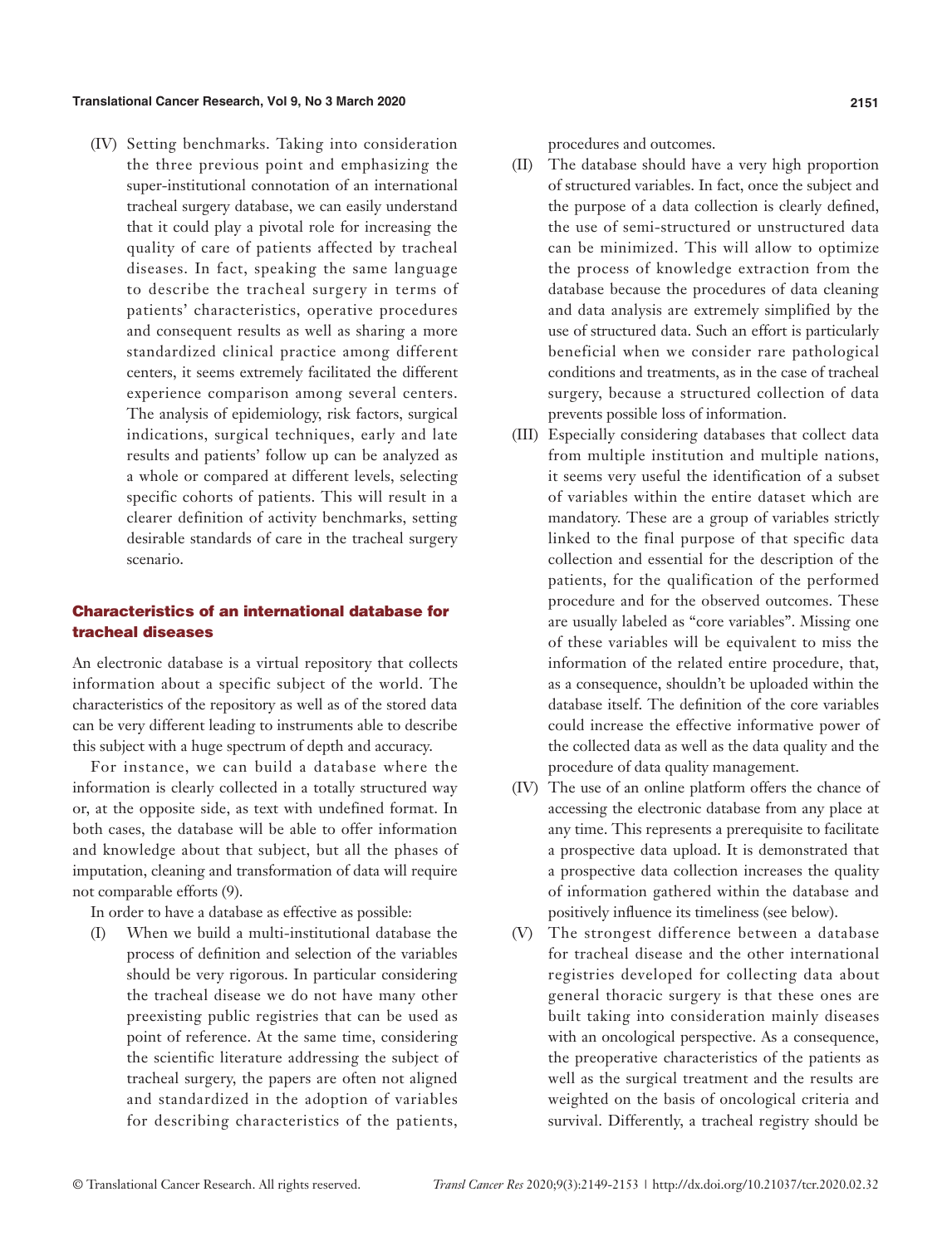more focused on the restoration of physiological functions as breathing, speaking and swallowing. An innovative vision should permeate the collection of preoperative, intraoperative and postoperative data with the aim of obtaining information able to generate units of measurements of functional outcomes.

- (VI) Particular attention should be paid to the data collection within the follow-up section. This is due to the fact that tracheal surgery patients usually undergo several evaluations over time after the treatment. Moreover, the functional outcomes may have different degrees of evaluation and not just a binary option as for the mortality in oncologic surgery. This implies that the data collected at any follow-up time must be clearly organized with metrics of outcome that trace the same ones registered in the first postoperative functional evaluation.
- (VII) A multi centric database should finally optimize the timeliness, that is a data metric which measure the ability of a database of returning information about the real world that it should describe. This is obviously affected by how fast the information system state is updated after the real-world system change. Considering this point of view the database should adopt the simplest technical solutions for gathering data, should offer to the end-users a clear interface for uploading the information about a new procedure and possibly stimulate the end-user himself to a very updated data entry. This last point is complex to obtain for multiinstitutional databases and could be encouraged by offering to the contributors prompt feedback and analysis about their own data (in form of graph or dashboards) and related quality.

## Future perspective

Taking into account the peculiarity of tracheal diseases as well as the evolving scenario of tracheal surgery characterized by high complexity and rapid technical advances, the need of a multi-institutional database for tracheal operative procedures is obvious.

During the last two years the European Society of Thoracic Surgeons (ESTS) and the Brazilian Society of Thoracic Surgery (SBCT) started a joint project in order to create a registry for collecting information about airways surgery, as reported during the last meetings of the two Societies.

In particular, a committee with SBCT and ESTS representatives built a shared program for:

- Defining the database architecture;
- $\triangle$  Selecting the variables of interest (preoperative characteristic of the patients, airways disease descriptors, surgical procedure characteristics, clinical and functional outcomes, follow up);
- $\triangle$  Defining the variables in a dedicated dictionary;
- Defining the data flows;
- Defining the end user interface and the rules for data upload;
- Securing the funding for the project.

At present, the developed beta version of this registry is going through the planned one-year testing phase, where several Units worldwide are uploading cases in order to verify its content, structure and different technical aspects. Within the next year the on-line final version of the database should be officially launched.

The final goal of this international project is the creation of a dedicated airways surgery registry that could contribute to extract information, standardize practice and increase the quality of care for patients affected by tracheal diseases and submitted to operative treatments.

### Acknowledgments

*Funding:* None.

### Footnote

*Provenance and Peer Review:* This article was commissioned by the Guest Editors (Benoit Jacques Bibas, Paulo Francisco Guerreiro Cardoso and Konrad Hoetzenecker) for the series "Recent Developments in Benign Tracheal Stenosis" published in Translational Cancer Research. The article was sent for external peer review organized by the Guest Editors and the editorial office.

*Conflicts of Interest:* The series "Recent Developments in Benign Tracheal Stenosis" was commissioned by the editorial office without any funding or sponsorship. BJB served as the unpaid Guest Editor of the series. The other authors have no other conflicts of interest to declare.

*Ethical Statement:* The authors are accountable for all aspects of the work in ensuring that questions related